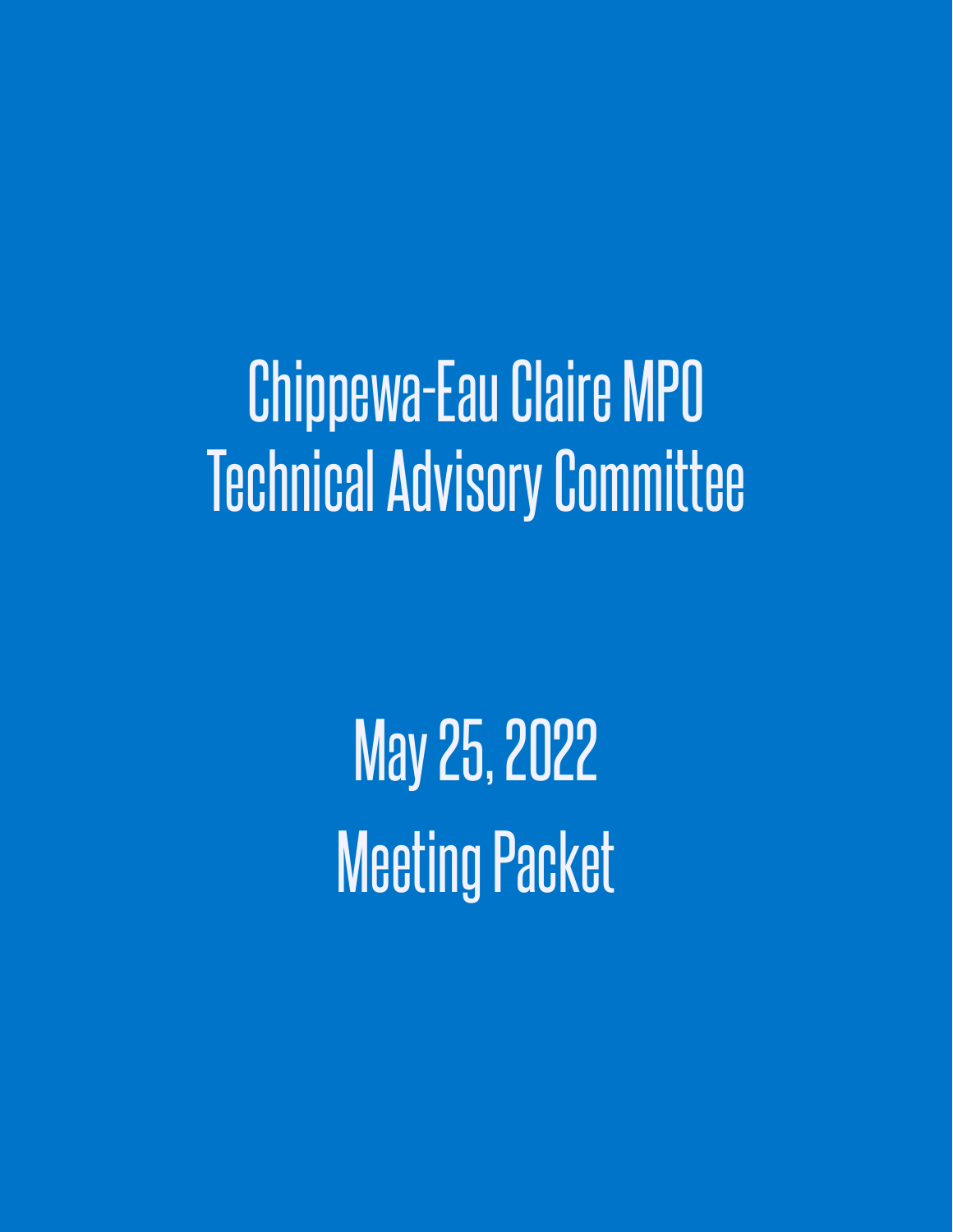

800 Wisconsin Street, Mail Box 9 Eau Claire, WI 54703 715.836.2918 wcwrpc.org

#### *MEETING NOTICE*

#### **Technical Advisory Committee of the Chippewa-Eau Claire Metropolitan Planning Organization Wednesday, May 25, 2022** 1:30 p.m.

Note: This is a Zoom Conference Call Meeting Dial in Number: 312.626.6799 Meeting ID: 814 3242 1871 Passcode: 754671

#### **Agenda**

- 1. Call to order
- 2. Welcome and introductions
- 3. Approval of minutes of April 27, 2022 meeting
- 4. Review and recommendation of scores and ranking for Bipartisan Infrastructure Law Carbon Reduction projects located in Chippewa-Eau Claire MPO.
- 5. Other Business
- 6. Establish next meeting date (tentatively August 10, 2022)
- 7. Adjournment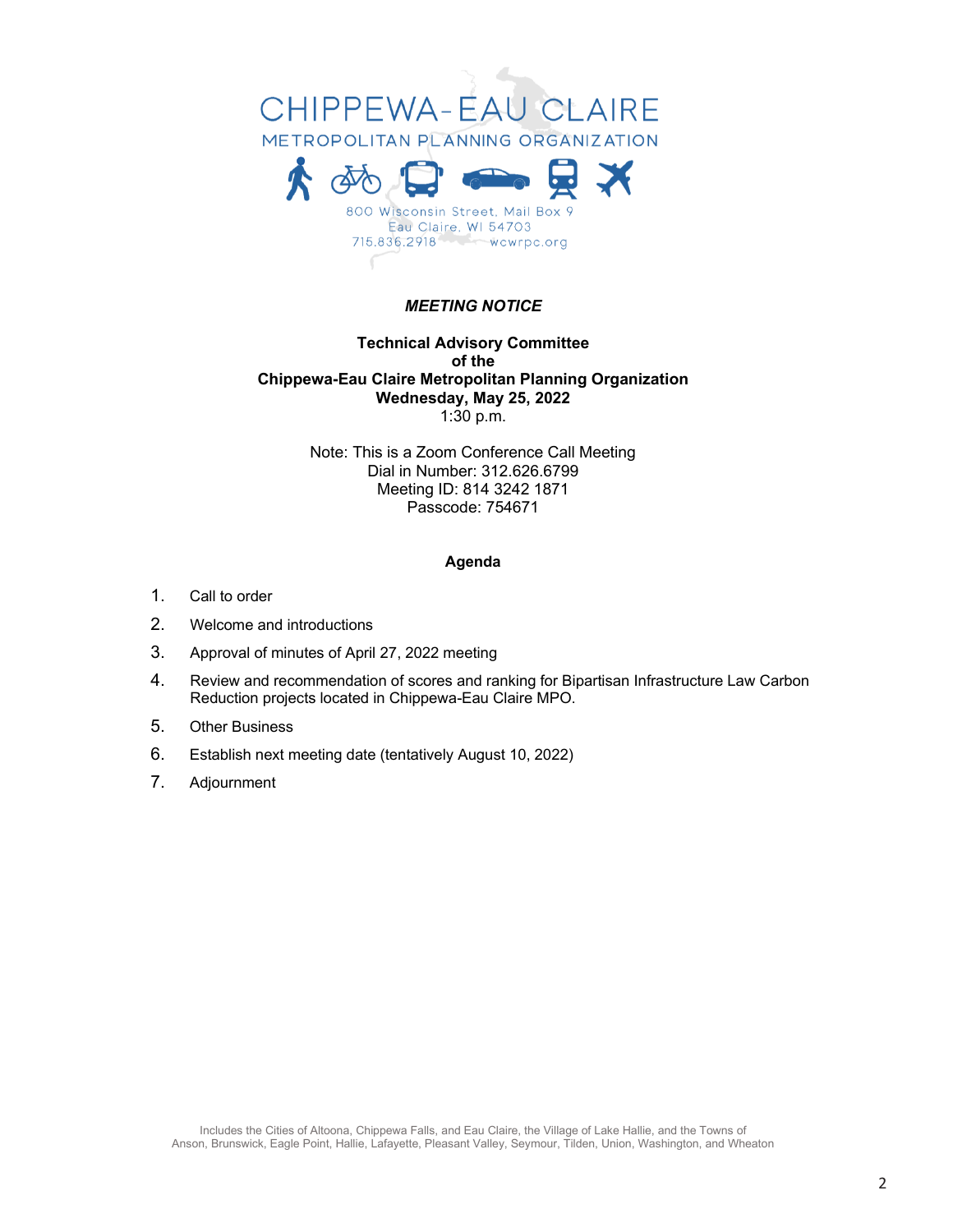

**Minutes of the Technical Advisory Committee (TAC) of the Chippewa-Eau Claire Metropolitan Planning Organization** Held as a virtual meeting over Zoom Wednesday, April 27, 2022 1:30 p.m.

Members present: Fred Anderson – Chippewa County, Dave Walter – City of Altoona, Brad Hentschel – City of Chippewa Falls, Leah Ness – City of Eau Claire, Karl Buck – Federal Highway Administration, Evan Gross – Federal Transit Administration, Diane Paoni – Wisconsin Department of Transportation (WisDOT), Dena Ryan – WisDOT, Derek Schaad – Village of Lake Hallie

Staff present: Eric Anderson – Chippewa-Eau Claire Metropolitan Planning Organization (MPO), Edwin Rothrock - Chippewa-Eau Claire MPO

#### **Minutes**

- 1. Mr. E. Anderson called the meeting to order a 1:33 pm
- 2. Welcome and introductions
- 3. The minutes of May 13, 2022, TAC meeting were approved by all following a motion by Mr. Walter, seconded by Mr. F. Anderson.
- 4. Mr. E. Anderson presented scoring and ranking for the grant applications for projects located in Chippewa-Eau Claire MPA for funding under the Bipartisan Infrastructure Law STP-Urban program. The final amount of funding for the program has not been shared from WisDOT, but the MPO staff has been told by WisDOT that it will be very close to \$1,500,000. That amount was used to build the scenarios.

For the three projects submitted, three funding scenarios were considered by the Committee. The first two were presented by MPO staff, the third was requested by Committee members:

- i. All projects would receive an equal percentage of their total project costs, estimated to be 64.5%.
- ii. The top ranked project would receive the maximum 80% of total project costs. The second and third ranked projects would each receive the same percentage from the remining funds, estimated to be 60%.
- iii. The top two ranked projects would each receive 80% of their project costs, the lowest-ranked project would receive the remaining funding, estimated to be 57% of the project costs.

After a brief discussion, a motion to recommend Scenario ii. to the MPO Policy Council was made by Ms. Ness, seconded by Mr. Walter, and approved by all.

- 5. Other Business none
- 6. Establish next meeting date tentatively set for August 10, 2022
- 7. The meeting adjourned at 1:53 pm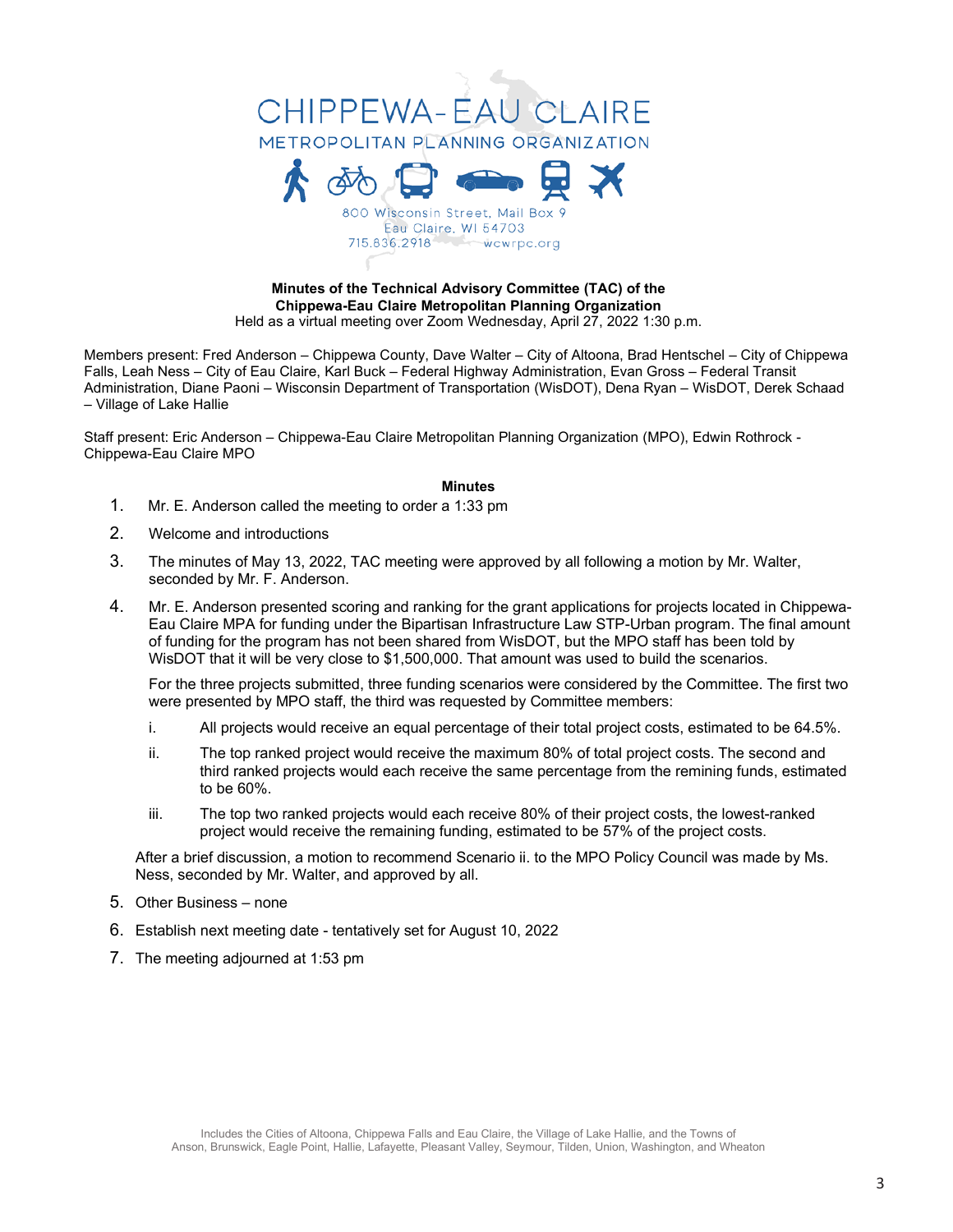# **BIL Carbon Reduction Program Chippewa-Eau Claire MPO Project Summaries From Project Applications**

## **Altoona Vehicle Replacement**

If funded, the City of Altoona in Eau Claire County, WI will be replacing four vehicles with alternative fuel vehicles. We will also be installing charging stations at four different locations within the City of Altoona. Attached is a spreadsheet that shows the estimated costs, locations, uses and types of vehicles along with the required charging stations needed at each location for the vehicles.

According to a March 4, 2022, released study by the University of Michigan and For Motor Company researchers found that the average replacing an internal-combustion pickup truck with a battery-electric pickup saves 74 metric tons carbon dioxide equivalent over the lifetime of the vehicles. Study Information: https://iopscience.iop.org/article/10.1088/1748-9326/ac5142 I have also attached a pdf of this study. By changing our fleet to this type of vehicle we will be able to reduce the amount of Greenhouse gas.

The City of Altoona tries to lead by example. If we should get the funding for these vehicles, we will be show casing the electric vehicles at our City Hall along with our newest Parks & Recreation Center also known as the Fish House. We will be using one as a Parks Maintenance vehicle and one as a Public Works vehicle. Our community will be an example of what a strong community invested in the sustainability of our natural resources and how every little bit can make a difference

#### **Eau Claire County Vehicle Replacement**

Replacing four 1/2-ton vehicles from our fleet with four Electronic Vehicles will provide the following reductions in transportation emissions. An estimated savings of \$5,708.00 per year on fuel costs. Additional financial savings will be seen from the reduced maintenance costs that come with electric vehicles. Using the EPA GHG Equivalencies Calculator, we can also estimate the total GHG emission savings will be approximately 35 tons of CO2e per year. The electricity used to power these vehicles will be from 100% renewable energy as a result of the on-site solar at the highway facility and solar subscriptions at other county facilities.

#### **Eau Claire County Charging Stations**

Installation of four EV charging stations inside of the new Highway Department facility will begin to reduce the 2,478 metric tons of CO2e that the Eau Claire County vehicle fleet currently produces. The EV chargers are part of the highway facility design, and the construction of the facility has begun, and the bids are completed for the project. The timeline and pricing are not likely to change beyond what is reflected in the Project Costs and Dates section. The investment in EV charging infrastructure and the replacement of fossil fuel powered vehicles with electric vehicles will result in reduced fleet operating costs. The reduction of fleet operating costs can be reinvested into more essential services provided by the county highway department such as road repairs and maintenance.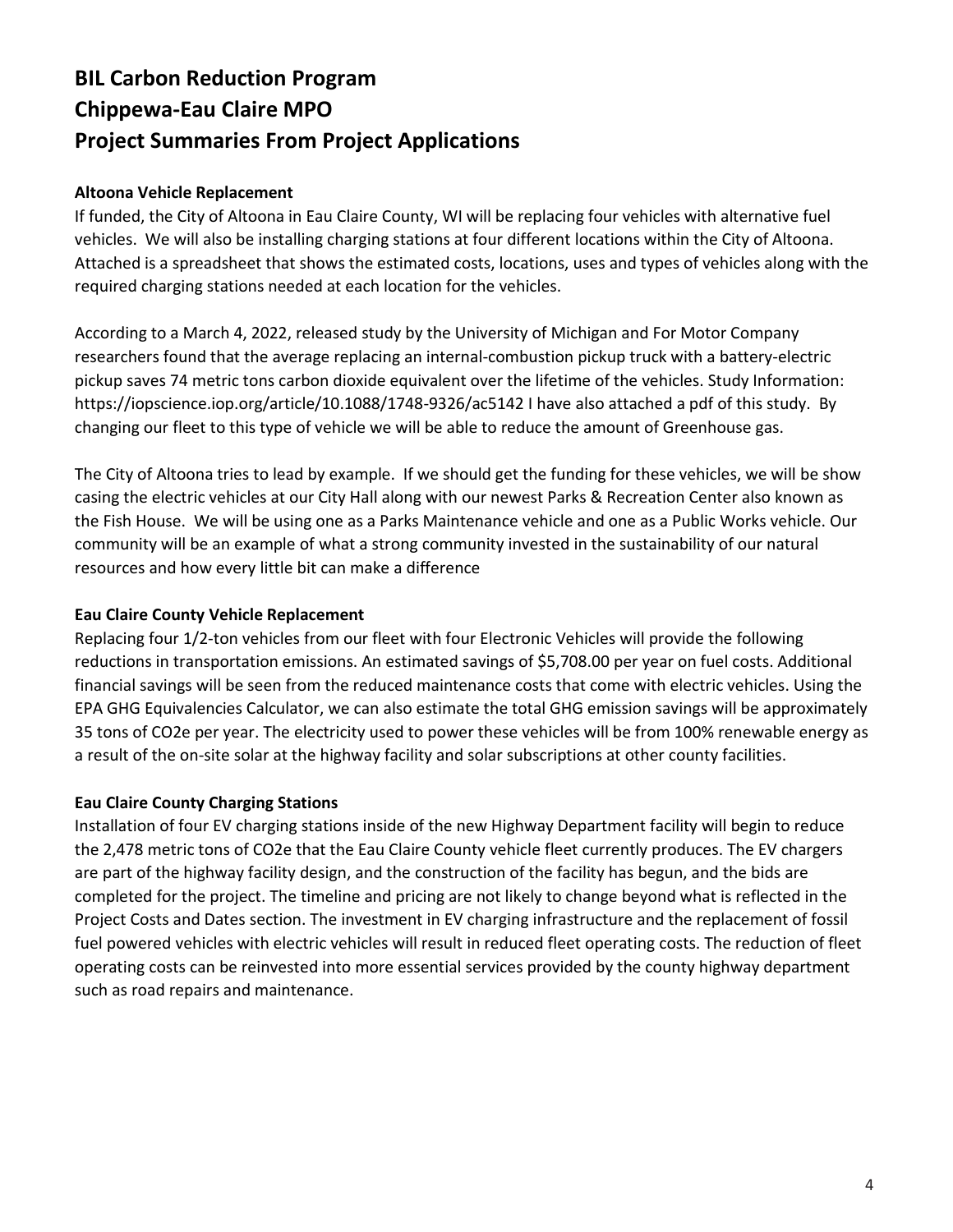#### **Eau Claire County Telehandler**

We currently use a Caterpillar telehandler for all our yard loading and unloading of materials. Replacing this unit with an EV JCB telehandler unit will reduce emissions and provide an additional benefit of being able to use this unit indoors since there is no combustible engine exhaust. Using the EPA GHG Equivalencies Calculator, we can also estimate the total GHG emission savings will be approximately 2 tons of CO2e per year. The electricity used to power this equipment will be from 100% renewable energy as a result of the onsite solar at the highway facility. The additional benefits of replacing heavy duty equipment with electric alternatives are the reduced health impacts from excessive emissions, noise, etc. that comes from operating this type of equipment.

### **Chippewa Falls Street Light Replacement #1**

The City of Chippewa Falls is applying for federal funding through the WisDOT FFY 2022 Bipartisan Infrastructure Law Carbon Reduction Program to fund the material purchase of 70 light emitting diode (LED) street lights to replace high pressure sodium (HPS) lights. The City would install the fixtures with local funds outside of the grant application. The material only purchase would be for twenty-two 400-watt HPS equivalent fixtures and forty-eight 250-watt HPS equivalent fixtures. The equivalent fixture for a 400-watt HPS fixture is a 166-watt LED. The equivalent fixture for a 250-watt HPS fixture is an 85-watt LED. The LED fixtures represent greater than 60 percent energy savings over the traditional HPS fixture as outlined in the narrative of the application. The simplicity of this project would enable the project to meet the tight federal timelines associated with this program. If the City were awarded the funding, the City would simply have to place an order for the fixtures and request reimbursement. The City has already been in contact with a supplier that is familiar with the fixtures. The number of LED fixtures in the application represents approximately 32 percent of the HPS fixtures in the City. The number of fixtures was calculated based on the number of Chippewa Falls residents living in the Eau Claire-Chippewa Falls Metropolitan Planning Organization (MPO). Approximately 12.5% of the MPO population resides in Chippewa Falls. When that same percentage is applied to the total funding attributed to the MPO in this program cycle, it equates to approximately the \$35,356.80 in federally funded costs being requested.

## **Chippewa Falls Street Light Replacement #2**

The City of Chippewa Falls is applying for federal funding through the WisDOT FFY 2022 Bipartisan Infrastructure Law Carbon Reduction Program to fund the material purchase of 74 light emitting diode (LED) street lights to replace high pressure sodium (HPS) lights. The City would install the fixtures with local funds outside of the grant application. The material only purchase would be for seventy-four 250-watt HPS equivalent fixtures. The equivalent fixture for a 250-watt HPS fixture is an 85-watt LED. The LED fixtures represent greater than 60 percent energy savings over the traditional HPS fixture as outlined in the narrative of the application. The simplicity of this project would enable the project to meet the tight federal timelines associated with this program. If the City were awarded the funding, the City would simply have to place an order for the fixtures and request reimbursement. The City has already been in contact with a supplier that is familiar with the fixtures. The number of LED fixtures in the application represents approximately 33 percent of the HPS fixtures in the City. This is the 2nd priority application from the City of Chippewa Falls. This application is very similar to the first priority application in that they are both for LED street light fixtures conversions. The purpose of two applications was to take advantage of additional funds to convert even more fixtures in the City. If both applications were approved approximately 65 percent of the HPS fixtures in the City would be replaced. Only 250 W equivalent fixtures were chosen for this application as the City has significantly more 250 W HPS fixtures than 400 W fixtures. The number of fixtures in this application was calculated to keep the total cost similar to the first priority application